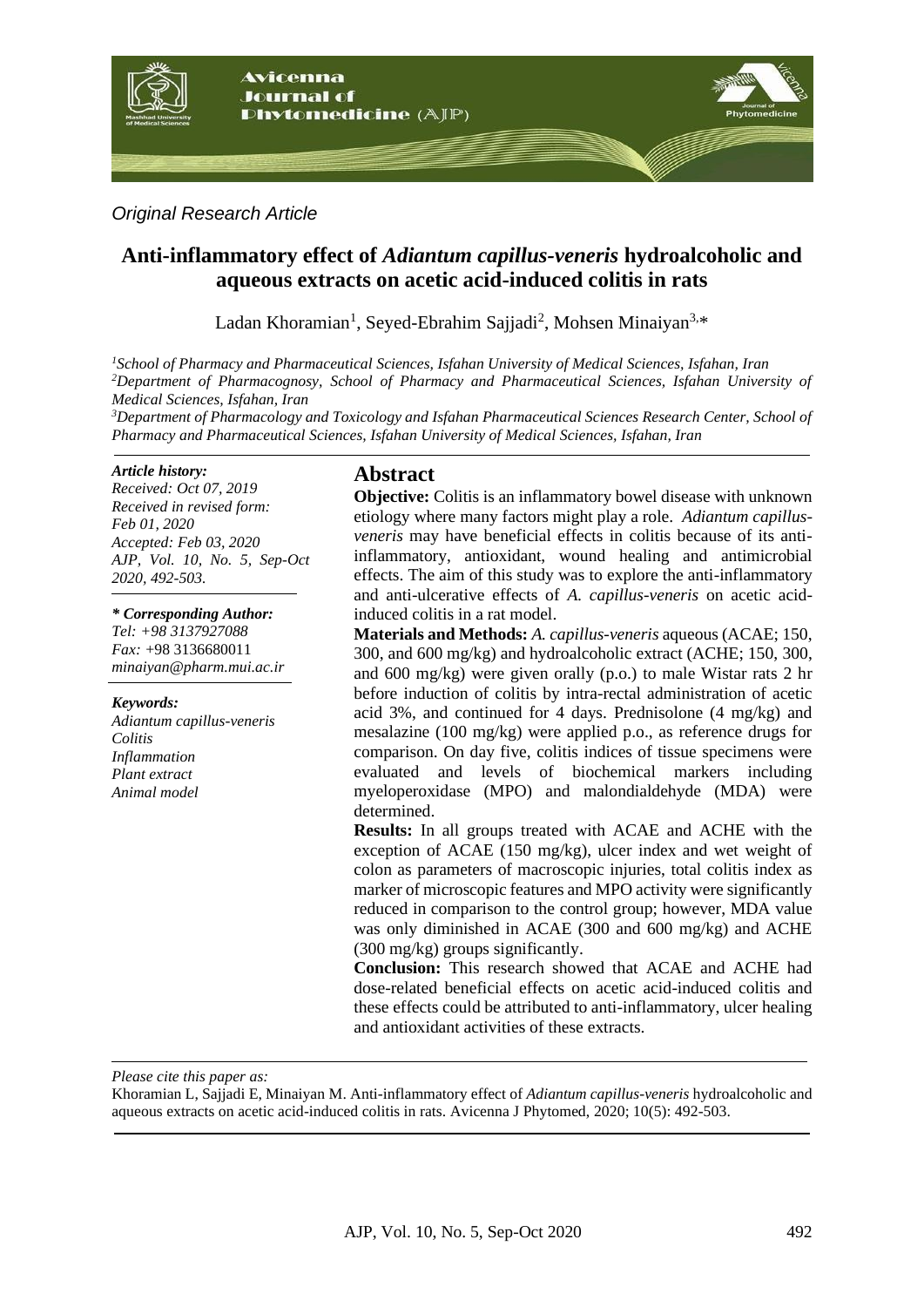# **Introduction**

The idiopathic inflammatory bowel disease (IBD) is a prevalent gastrointestinal inflammatory condition which is divided into ulcerative colitis and Crohn's disease (Baumgart and Carding, 2007; Head and Jurenka, 2003). IBD is a multifunctional disorder and its etiology is unknown but one or more of the following factors such as immune system dysfunction (caused by genetic or environmental factors), changes in normal flora of the gastrointestinal tract, mucosal barrier damage and oxidative stress play a pivotal role in this disorder (Freidman et al., 2015).

Current treatments for IBD are 5-aminosalicylic acid derivatives such as sulfasalazine and mesalazine that have antiinflammatory effects, corticosteroids, immunomodulatory drugs including azathioprine, 6-mercaptopurine and methotrexate, and antitumor necrosis factor-alpha (TNF $\alpha$ ) such as infliximab and adalimumab (Burger and Travis, 2011; Mcquaid et al., 2018).

Sulfasalazine has some adverse effects such as rash, agranulocytosis, pancreatitis and hepatitis. Corticosteroids increase the risk of osteoporosis and immune system suppression. Azathioprine and 6 mercaptopurine exert serious adverse reactions such as pancreatitis, blood disorders and hepatotoxicity while methotrexate can cause pulmonary fibrosis, myelosuppression and hepatotoxicity (Schwab et al., 2002; Rogler, 2010; Mcquaid et al., 2018).

Because of the adverse effects of these drugs and unclear etiology of ulcerative colitis, it is highly required to search for alternative treatments among herbal and traditional medicines (Rahimi et al., 2010; Wan et al., 2014).

*Adiantum capillus-veneris (A. capillusveneris*) from Adiantaceae family is named "*Pare-siavoshan"* in Iranian Traditional Medicine (ITM) and is one of the common and widely distributed plants in the world. It contains flavonoids (*e.g.* rutin, quercetin, isoquercetin, astragalin and kaempferol), phenylpropanoids, triterpenoids, carbohydrates, carotenoids, mucilage and many other components (Dehdari et al., 2018). In ITM, it is used for alleviation of chest complaint, as a cold and cough remedy, antidandruff and hair tonic, and to increase lactation, and improve kidney function, jaundice and hepatitis (Al-Snafi, 2015; Haider et al., 2011; Ghasemi-Dehkordi, 2002).

*A. capillus-veneris* has shown wound healing effects *in vitro* likely due to its angiogenic and antioxidant properties that are attributed to its polar and flavonoid components such as quercetin, kaempferol and rutin (Askari et al., 2012; Calderon-Montano et al., 2011; Nilforoushzadeh et al., 2014). Topical application of *A. capillus-veneris* leaves for the treatment of open wounds has been recommended in Qrabadian-e Kabir, written by Aghili Khorasani. Negahdari et al. (2017) mentioned that *A. capillus-veneris* ethanol extract was effective in wound healing likely through the regulation of TGF-β 1 and VEGF-A gene expression in fibroblasts. This activity was also affirmed by Nilforoushzadeh et al. (2014) in an experimental *in vitro* study carried out on human dermal fibroblasts and human umbilical vein endothelial cells. The researchers proposed that the plant extract might be useful in prevention of late radiation-induced injuries after radiation therapy and for healing of external wounds like burns and bedsores. Ethanol extract of *A. capillus-veneris* and its fractions were reported to possess anti-inflammatory effects in animal models by suppressing nitric oxide (NO), interleukin-6 (IL-6) and tumor necrosis factor alpha (TNF-α) synthesis and release as well as inhibiting nuclear factor kappa-b (NF-κB) activation (Haider et al., 2011; Yuan et al., 2013). Researches have shown that *A. capillusveneris* leaves extract are rich in radical scavenging molecules like terpenoids, flavonoids, saponins and tannins (Rajurkar and Gaikwad, 2012). Moreover, alcoholic extract of *A. capillus-veneris* was reported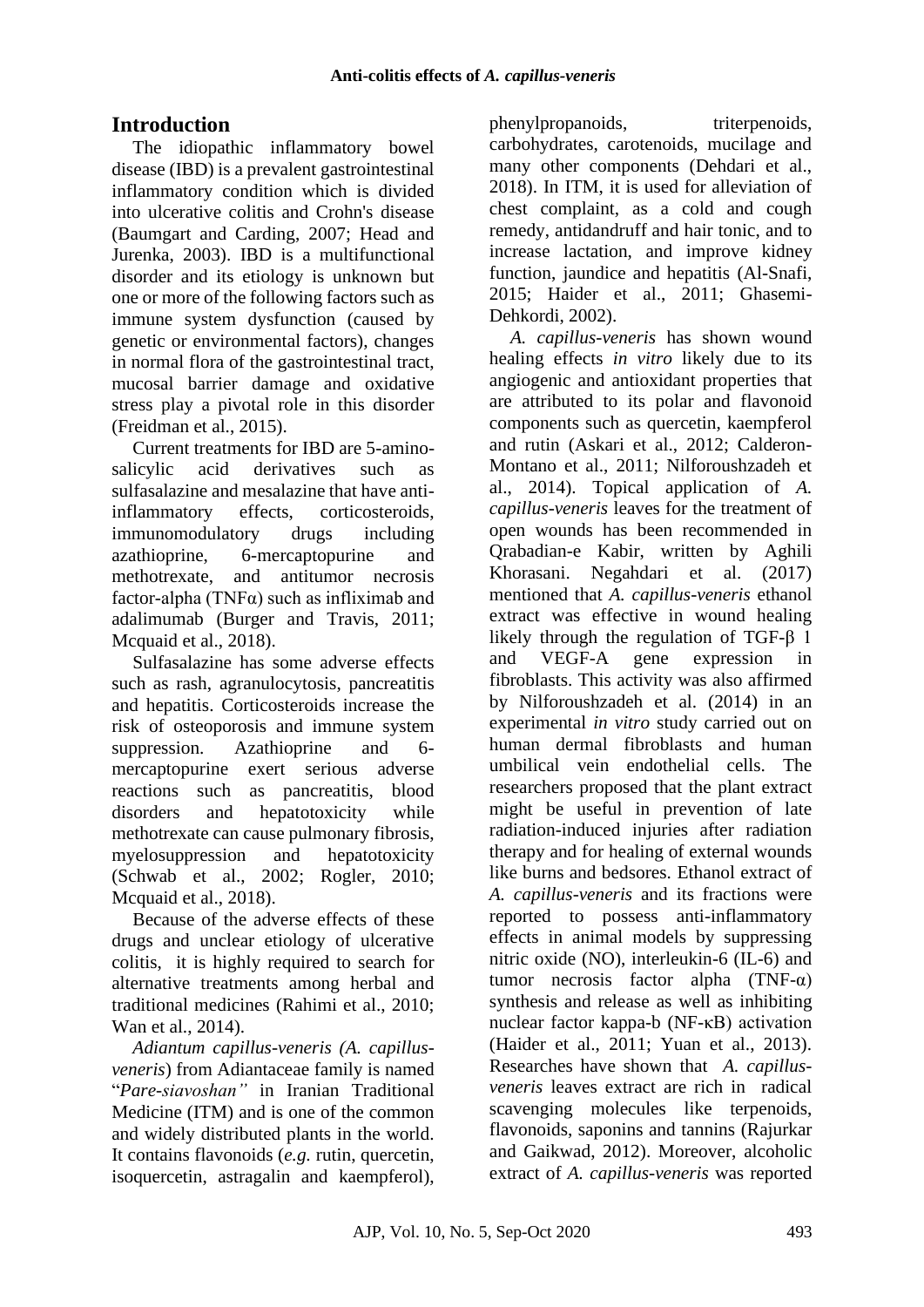to have antidiabetic effects in a rabbit model because of its flavonoids and antioxidant content (Ibraheim et al., 2011).

Taken together, it is assumed that *A. capillus-veneris* may have beneficial effects in IBD because of its antiinflammatory, antioxidant, radical scavenging and wound healing properties. So, in the present study, the effect of *A. capillus-veneris* hydroalcoholic (ACHE) and aqueous extract (ACAE) was evaluated on acetic acid-induced colitis in rats.

# **Materials and Methods Chemicals and drugs**

Prednisolone and mesalazine powders were purchased from Iran Hormone Co. (Tehran, Iran). Ortho-dianisidine dihydrochloride (ODD) and hexadecyl trimethyl ammonium bromide (HTAB) reagents were obtained from Sigma Company (St. Louis, USA). Formaldehyde, glacial acetic acid, ethanol (96%) and diethyl ether oxide were purchased from Merck Company (Darmstadt, Germany). Normal saline was purchased from Shahid Ghazi Co. (Tehran, Iran).

## **Plant preparation**

*A. capillus-veneris* was purchased from a local traditional market in Yazd, Iran and was identified by a botanist Dr. Iraj Mehregan from Islamic Azad University, Tehran Branch and a herbarium voucher (No. 2460) was deposited at Pharmacognosy Department of Isfahan School of Pharmacy. Aerial parts of the plant were dried in shade and finely powdered. Aqueous extract was prepared by maceration method using 4 l distilled water for 300 g plant powder, and the mixture was left for 24 hr; then, it was shaken for 2 hr, finally filtered and dried by a rotary evaporator. For preparation of hydroalcoholic extract, 300 g of plant powder was macerated by 3 l of EtOH/H2O (80/20) for 24 hr and then shaken for 2 hr, filtered and evaporated by a rotary evaporator. This semisolid extract was dried by a freeze drier for more complete drying (Evans, 2009).

## **Animals**

Sixty male Wistar rats (180-220 g) were purchased from animal house of Isfahan School of Pharmacy, Isfahan University of Medical Science, Isfahan, Iran. All the animals were kept in the same and standard environmental situation. They were fed with pelleted rat chow and tap water, *ad libitum*. The study was approved by the Animal Research Ethics Committee of Isfahan University of Medical Sciences in Iran (ethics approval code: IR.MUI.RESEARCH.REC.1397.154) and performed in accordance with National Institute of Health Guide for the Care and Use of Laboratory Animals. Maximum efforts were made to decrease the number of animals used in the study and to lower the experimental distress.

## **Animal grouping**

Ten groups of 6 rats (at least) were used in this study as follows:

1: Sham group (normal group): received normal saline/tween orally (5 ml/kg, p.o.), as vehicle 2 hr before intra-rectal injection of normal saline (2 ml/rat).

2: Control (colitis) group: received normal saline/tween (5 ml/kg, p.o.) as vehicle, 2 hr before induction of colitis and continued for 4 days.

3, 4, and 5: Aqueous extract groups: received 3 increasing doses of ACAE (150, 300, and 600 mg/kg), 2 hr before induction of colitis and continued for 4 days (Kasabri et al. 2017).

6, 7, and 8: Hydroalcoholic extract groups: received 3 increasing doses of ACHE (150, 300, and 600 mg/kg) 2 hr before induction of colitis and continued for 4 days.

9. Prednisolone group (reference group): received prednisolone (4 mg/kg, p.o.), 2 hr before induction of colitis and continued for 4 days.

10: Mesalazine group (reference group): received mesalazine (100 mg/kg, p.o.), 2 hr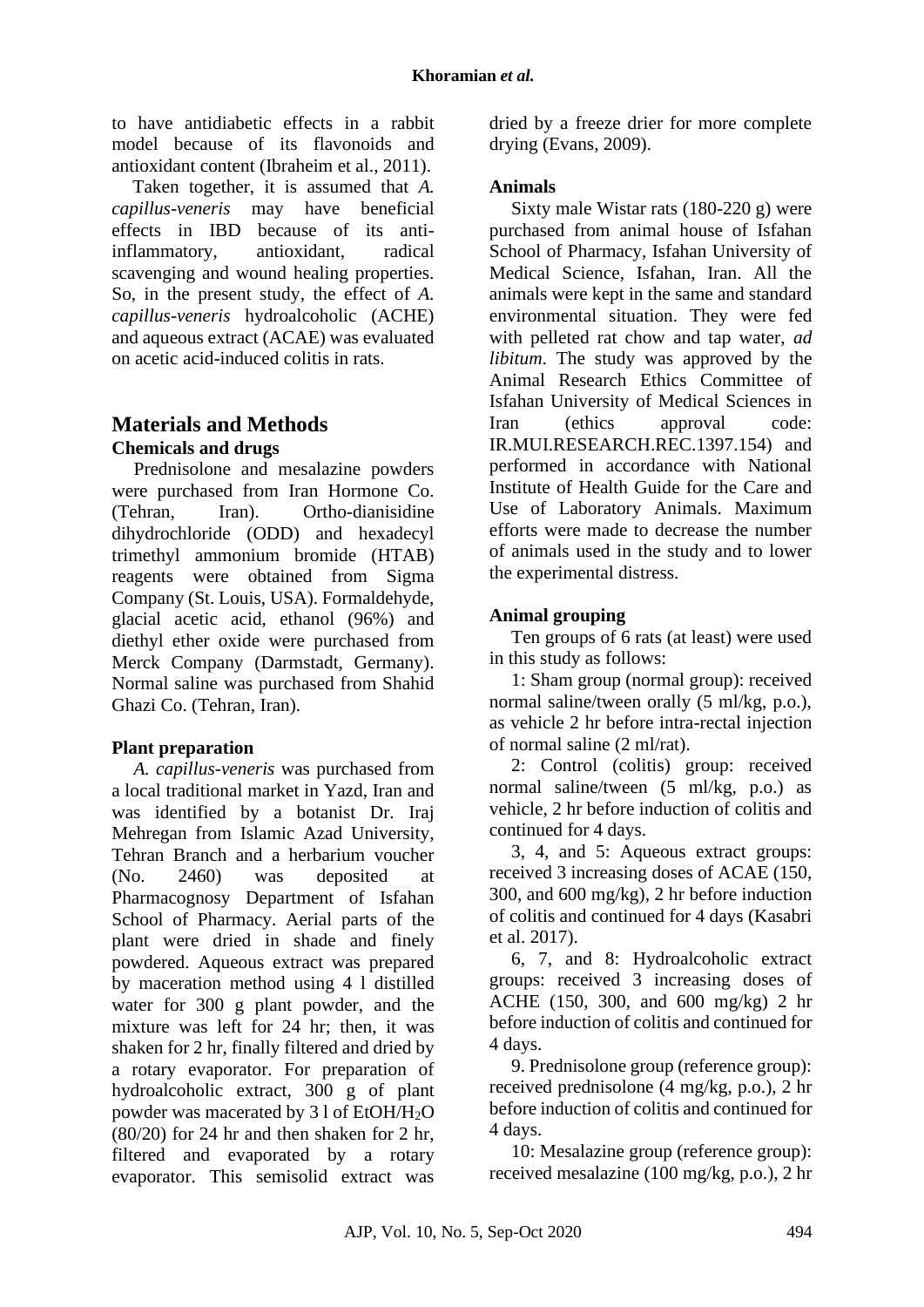before induction of colitis and continued for 4 days (Heidari, 2016)

All examined doses of plant extracts were dispersed in normal saline containing tween 80 (0.1%), and administered p.o. in uniform volume (2 ml/rat).

## **Induction of ulcerative colitis**

For induction of colitis, the rats were fasted for 24 hr while water was freely available. Then, under light ether anesthesia, 2 ml of acetic acid 3% was instilled within the colon via a flexible catheter (2 mm diameter and 8 cm length). The animals were maintained in head down position for one minute to prevent anal leakage (Minaiyan et al., 2011).

## **Preparation of colon tissue for macroscopic and microscopic studies**

Twenty-four hours after giving the last dose of extracts, the rats were euthanized via over-dose of carbon dioxide inhalation. Distal colons (8 cm in length and 3 cm above the anus) were removed, cut longitudinally, and washed with normal saline and their wet weight was immediately measured. Then, the tissue was fixed on a white working board and some suitable photos were taken by IPhone 8 camera for subsequent macroscopic evaluation. Ulcer severity (US) was evaluated through following scores: 0: No ulcer or erosion, 1: inflammation, edema, thickness and superficial erosions, 2: hemorrhage and evident erosion, and 3: severe ulceration, tissue necrosis and even perforation. Ulcer area (UA) was measured by Fiji P Win 32 program using photos of colons. Ulcer index (UI) was obtained through following equation:  $UI = UA (cm<sup>2</sup>)$ + US (1-3) (Minaiyan et al., 2014; Latifi et al., 2015).

After macroscopic evaluations, each colon specimen was cut into 2 equal pieces along its length. One piece was kept in formalin 10% for microscopic and histopathologic assessment while the other piece was kept in freezer (-70°C) for myeloperoxidase (MPO) and

malondialdehyde (MDA) activity measurements (Minaiyan et al., 2009).

For microscopic studies, fixed colonic tissue specimens were paraffin-embedded, processed and sectioned in 4 millimeter (mm) thick layers. Then, they were deparaffinized by xylene and hydrated by ethanol. Finally, they were stained with hematoxylin and eosin (H&E). Inflammation severity (0: none, 1: slight, 2: moderate, and 3: severe), inflammation extent (0: none, 1: mucosal, 2: mucosal and submucosal, and 3: transmural invasion), crypt damage (0: none, 1: basal 1/3 damaged, 2: basal 2/3 damaged, 3: surface epithelium was intact only, and 4: crypts and surface epithelium were intact) and leukocyte infiltration (0: trace, 1: mild, 2: moderated, and 3: sever) were assessed in H&E-stained encoded sections following modification of a validated scoring scheme described by Cooper et al. (1993). Total colitis index (TCI) was measured by the following formula:  $TCI = Inflammation$ severity + inflammation extent + crypt damage + leukocyte infiltration. Histopathological evaluation was carried out using a Zeiss microscope equipped with a Sony color video camera (Sony, Japan) for digital imaging.

# **Evaluation of MPO activity**

For measuring the MPO activity of colonic tissue, 100 mg of each colon specimen was homogenized in 5 ml of potassium buffer (pH 6) containing 0.5% HTAB for three 45-sec cycles. The homogenates were sonicated for 10 sec in an ice bath, and then, they were centrifuged at 4000 rpm for 15 min. 0.1 ml of supernatants was mixed with 2.9 ml of 50 mM phosphate buffer (pH 6) containing 0.167 mg/ml ODD and 0.0005% hydrogen peroxide. Finally, the absorbance (at 450 nm) was measured 0 and 3 minutes after that by a UV-Vis spectrophotometer (LSI Model Alfa-1502). MPO activity is reported as U/100 mg weight of wet colon tissue (Motavallian-Naeini et al., 2012).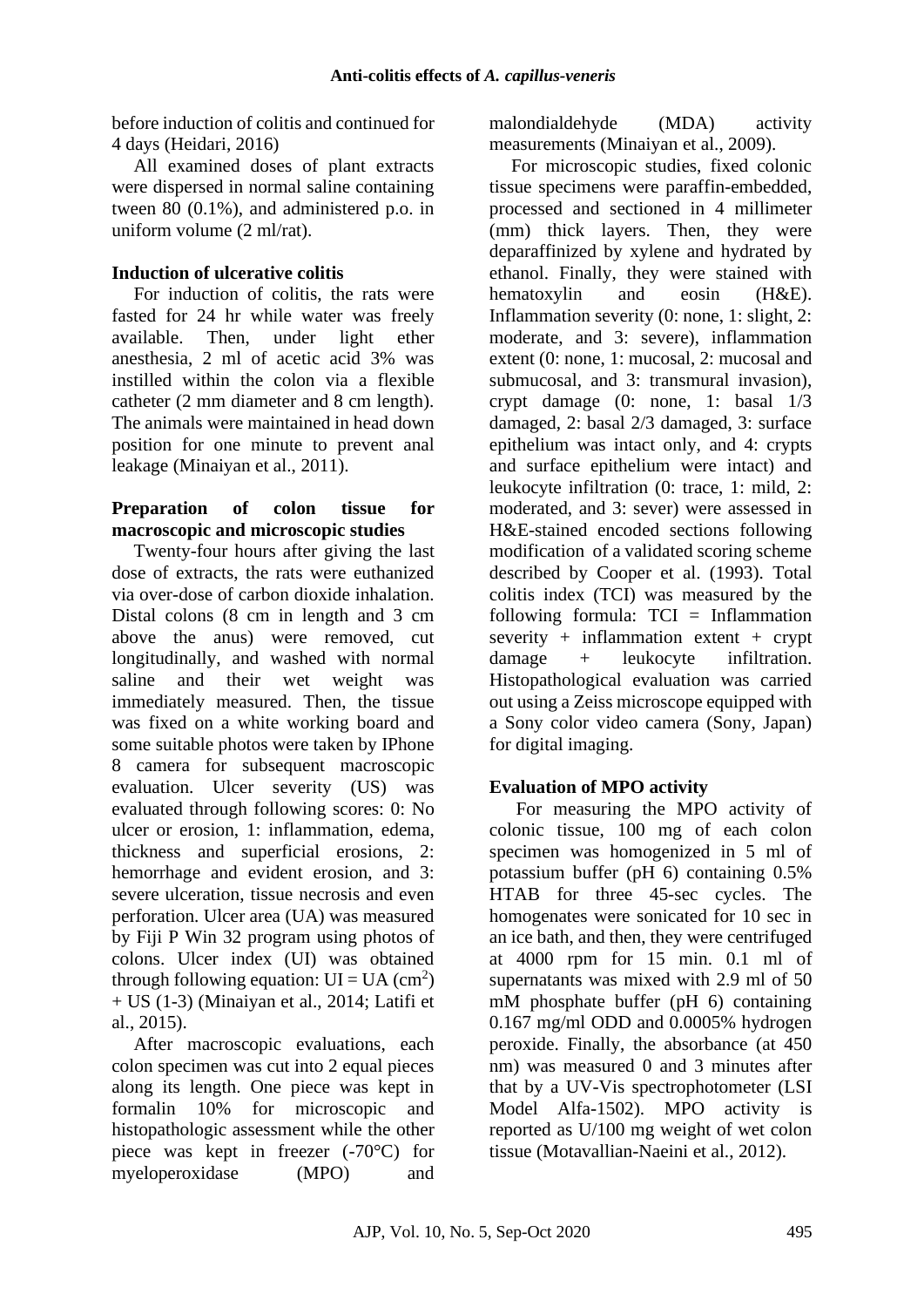### **Evaluation of MDA content**

For MDA activity measurement, 1 ml of potassium chloride 1.15% w/v was added to 100 mg of chopped colon tissue. The mixture was homogenized and then, centrifuged at 12000 rpm for 10 min. The supernatant was separated and used for measuring MDA value by an assay kit (Navand-Salamat, Iran) according to its provider's instructions. MDA content is reported as nmol/ml of tissue sample.

#### **Statistical analysis**

**Results**

Statistical analyses were performed using SPSS software version 23. Parametric data is expressed as mean±SEM, and compared using one-way ANOVA with Tukey's LSD *post hoc* test. Non parametric data is expressed as median (range) using Mann-Whitney U-test for analysis. A p<0.05 was considered significant difference level for all analyses.

#### **Extract characterization**

The yield values for aqueous and hydroalcoholic extracts were obtained 15.7 and 10.7% w/w, respectively.

## **Effect of ACAE and ACHE on macroscopic parameters**

In the sham group, there were no changes in colonic architecture suggesting that handling and surgical procedure had no interference with the results of the current experiment.

In all groups treated with ACAE and ACHE extracts, but with the exception of ACAE (150 mg/kg) group, ulcer score and area, ulcer index and weight of wet colons (8 cm in length) were reduced significantly compared to the untreated control group (at least p<0.05) (Table 1 and Figure 1). In groups treated with prednisolone and mesalazine as reference drugs, ulcer score, ulcer area  $(cm<sup>2</sup>)$ , ulcer index and wet weight of colon (mg/cm) were significantly reduced in comparison with the control group (at least  $p<0.001$ ).

#### **Group/dose (mg/kg) Ulcer area (cm<sup>2</sup> ) Ulcer score (0-3) Ulcer index (0-11) Colon weight (mg/cm) Sham**  $0.00 \pm 0.00$   $0.00 \pm 0.00$   $0.00 \pm 0.00$   $0.00 \pm 0.00$   $79.8 \pm 5.1$ **Control (Colitis)** 5.95±0.43+++ 3.0 (3-3)+++ 8.95±0.42+++ 250.6±7.4+++ **ACAE150** 4.01±0.65 3.0 (1-3) 6.51±0.83 229.1±18.6 **ACAE300** 2.05±0.58\*\*\* 1.0 (1-2)<sup>\*\*</sup> 3.22±0.74\*\*\* 159.4±12.5\*\*\* **ACAE600** 1.68±0.33\*\*\* 1.0 (1-2)\*\* 3.01±0.53\*\*\* 118.7±7.3\*\*\* **ACHA150** 3.43±1.05\*  $1.5(1-3)^{*}$ 5.27±1.34\*  $146.4 \pm 19.5***$ **ACHA300** 1.36±0.43<sup>\*\*\*</sup> 1.0 (0-3)<sup>\*\*</sup> 2.53±0.70<sup>\*\*\*</sup> 104.1±9.9<sup>\*\*\*</sup> **ACHA600** 3.22±0.69<sup>\*</sup> 2.0 (1-3)<sup>\*\*</sup> 5.06±0.97<sup>\*\*</sup> 150.0±9.2<sup>\*\*\*</sup> **Prednisolone4** 0.53±0.05\*\*\* 1.0 (1-1)\*\*\* 1.53±0.05\*\*\* 89.6±2.2\*\*\* **Mesalazine100** 0.62±0.05<sup>\*\*\*</sup> 1.0 (1-2)<sup>\*\*\*</sup> 1.79±0.18<sup>\*\*\*</sup> 108.8±10.0<sup>\*\*\*</sup>

Table1. Effect of ACAE and ACHE on the macroscopic parameters of colitis induced by acetic acid in rats.

Sham: normal rats received normal saline/tween (5 ml/kg/day), Control: rats with colitis received normal saline/tween (5 ml/kg/day), ACAE: *A. capillus-veneris* aqueous extract (150, 300 and 600 mg/kg), ACHE: *A. capillus-veneris* hydroalcoholic extract (150, 300 and 600 mg/kg). Data is expressed as mean±SEM or median (range) for scoring parameter, n=6.  $+++p<0.001$  denotes a significant difference versus sham group. \*p<0.05, \*\*p<0.01, and \*\*\*p<0.001, denote a significant difference versus control.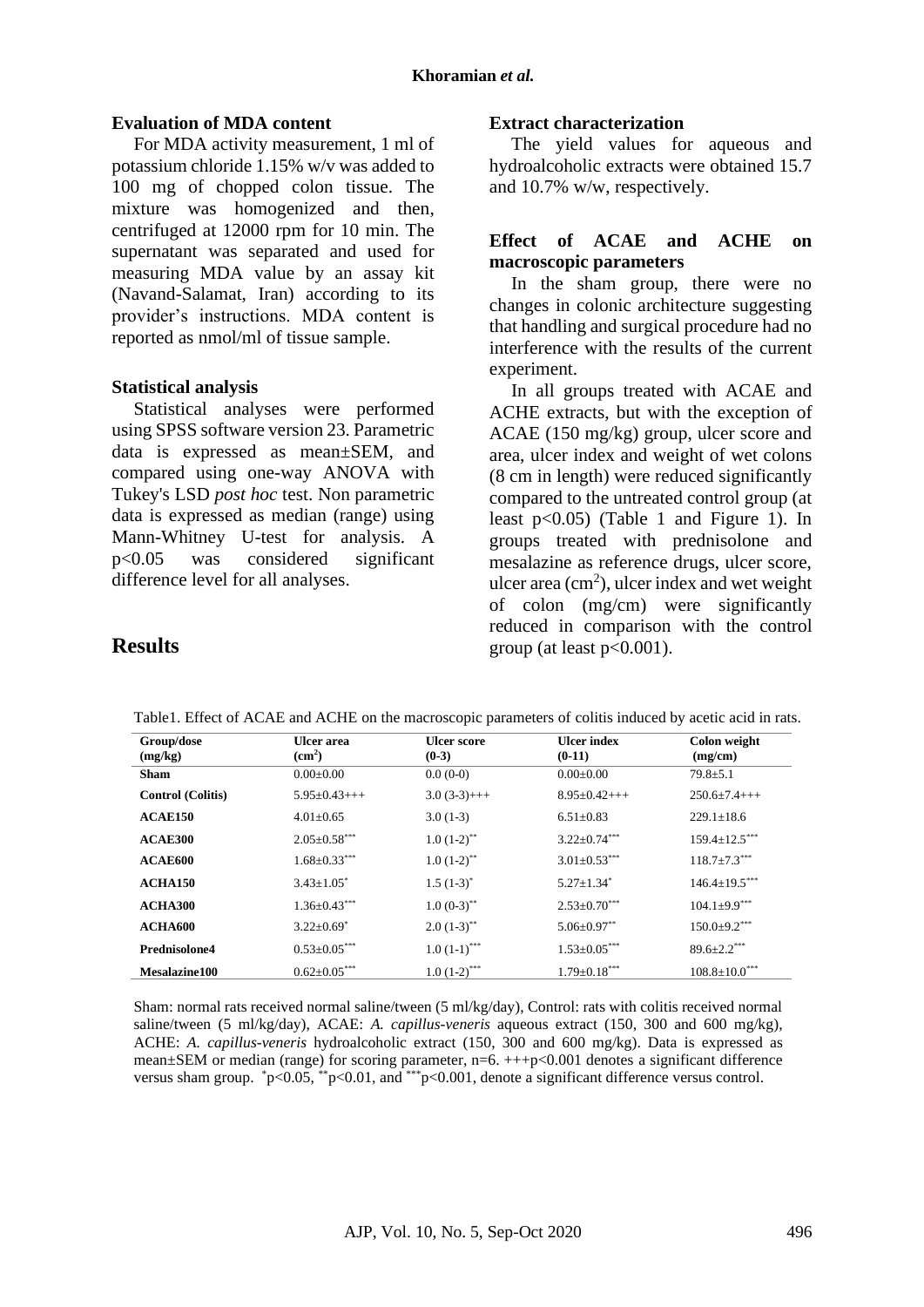

Figure 1. Photos of colon tissue, 5 days after acetic acid-induced colitis in rats: (A) Normal colon treated with normal saline/tween (Sham); (B) Control colitis treated with normal saline/tween; (C) Colitis treated with ACAE (600 mg/kg); (D) Colitis treated with ACHE (300 mg/kg); (E) Colitis treated with prednisolone (4 mg/kg); (F) Colitis treated with mesalazine (100 mg/kg).

### **Effect of ACHE on microscopic parameters**

As it was expected, tissue specimens were intact and healthy in the normal group. In the colitis control group, however, edema, inflammation, hemorrhage, crypt damage and vast leukocyte infiltration were found as the most severe alterations evident in colon tissue (Figure 2).

All doses of ACHE and ACAE fractions reduced total colitis index compared to the

control group (at least  $p<0.5$ ), albeit in group which received ACAE 150 mg/kg, ameliorations of pathologic parameters were not significant (p>0.05). In reference groups that received prednisolone or mesalazine, these pathological features were significantly improved compared to the control group (at least  $p<0.05$ ) (Table 2).

| Group/dose           | <b>Inflammation</b>        | <b>Inflammation</b>        | Leukocyte                 | Crypt                      | <b>Total colitis</b>       |
|----------------------|----------------------------|----------------------------|---------------------------|----------------------------|----------------------------|
| (mg/kg)              | severity                   | extent                     | infiltration              | damage                     | index                      |
|                      | $(0-3)$                    | $(0-3)$                    | $(0-3)$                   | $(0-4)$                    | $(0-13)$                   |
| <b>Sham</b>          | $0.0(0-0)$                 | $0.0(0-0)$                 | $0.0(0-0)$                | $0.0(0-0)$                 | $0.0(0-0)$                 |
| Control (colitis)    | $3.0(3-3)$ +++             | $3.0(2-3)$ +++             | $3.0(2-3)$ +++            | $3.5(3-4)$ +++             | $12.5(11-13)$ +++          |
| <b>ACAE150</b>       | $2.0(1-3)^{*}$             | $2.0(1-3)$                 | $2.5(2-3)$                | $3.0(3-4)$                 | $9.5(7-13)$                |
| ACAE300              | $1.0 (0-1)^{**}$           | $1.5 (0-2)^*$              | $1.5(1-2)^{*}$            | $1.5(1-2)$ <sup>**</sup>   | $5.5 (3-7)$ <sup>**</sup>  |
| ACAE600              | $1.0 (0-2)$ <sup>***</sup> | $1.0~(0-2)$ <sup>***</sup> | $1.0(1-2)$ <sup>***</sup> | $1.0(1-2)$ <sup>***</sup>  | 4.5 $(2-8)$ ***            |
| <b>ACHE150</b>       | $2.5(1-3)$                 | $2.0(1-3)$                 | $2.0(1-3)^{*}$            | $2.5(1-4)$                 | $9.0 (4-12)^*$             |
| <b>ACHE300</b>       | $1.0(0-3)$ <sup>***</sup>  | $1.5(0-1)$ ***             | $1.0(0-2)$ ***            | $1.0(1-3)$ <sup>***</sup>  | 4.5 $(1-9)$ <sup>***</sup> |
| ACHE600              | $2.0 (2-3)^{**}$           | $2.0(1-3)$                 | $2.5(1-3)$                | $2.5(2-3)^{*}$             | $9.0 (6-11)^{**}$          |
| Prednisolone4        | $1.0(0-1)$ ***             | $0.5 (0-1)$ <sup>***</sup> | $1.0(0-1)$ ***            | $0.0~(0-2)$ ***            | $2.5(2-3)$ ***             |
| <b>Mesalazine100</b> | $0.5 (0-1)$ ***            | $0.5 (0-1)$ ***            | $1.0(0-1)$ ***            | $1.0 (0-2)$ <sup>***</sup> | $3.0 (0-5)$ <sup>***</sup> |

Table 2. Effect of ACAE and ACHE on the microscopic parameters of colitis induced by acetic acid in rats.

Sham: normal rats received normal saline/tween (5 ml/kg/day), Control: rats with colitis received normal saline/tween (5 ml/kg/day), ACAE: *A. capillus-veneris* aqueous extract (150, 300 and 600 mg/kg), ACHE: *A. capillus-veneris* hydroalcoholic extract (150, 300 and 600 mg/kg). Data is expressed as median (range) for scoring parameter, n=6.  $\pm +p < 0.001$  denotes a significant difference versus the sham group. \* p<0.05,  $*_{p<0.01}$ , and  $*_{p<0.001}$ , denote a significant difference versus control.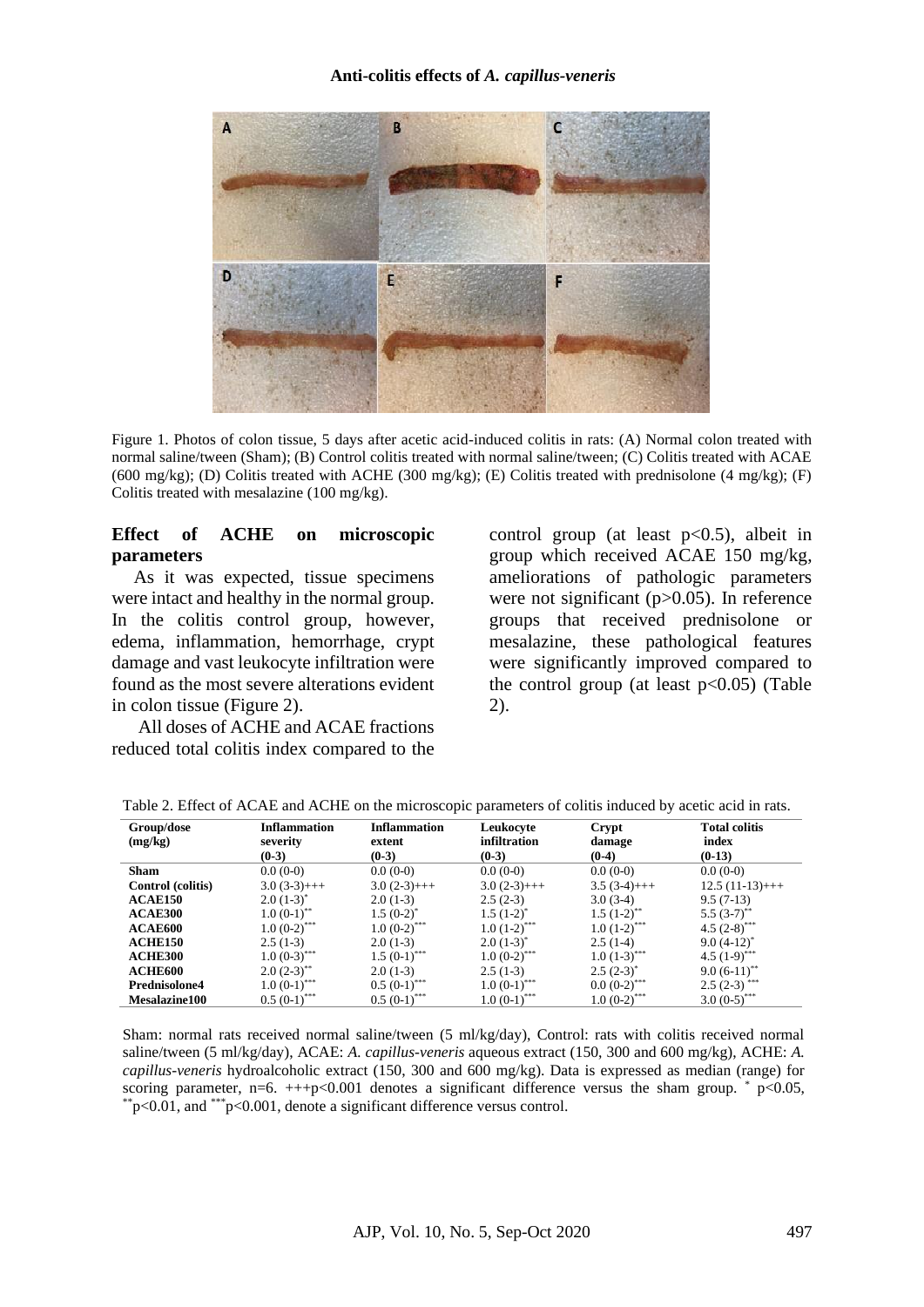#### **Khoramian** *et al.*



Figure 2. Microscopic illustration of colonic tissue in rats. (A) Normal tissue, treated with normal saline/tween (5 ml/kg); (B) Colitis control group tissue which shows crypt damage (white arrows), leucocytes infiltration, mucus and sub-mucosal layer edema and inflammation (black arrows); (C) Colitis treated with ACAE (600 mg/kg); (D) Colitis treated with ACHE (300 mg/kg); (E) Colitis treated with prednisolone (4 mg/kg); (F) Colitis treated with mesalazine (100 mg/kg). H&E staining at x10 magnification (panel B was x40 magnified).

#### **Myeloperoxidase activity measurements**

Results of this part of the study showed that MPO activity in groups treated with ACAE 300 and 600 mg/kg and ACHE (150, 300, and 600 mg/kg) was diminished significantly (at least  $p<0.05$ ) in comparison with untreated control group (Figure 3). Besides, prednisolone and mesalazine reduced MPO activity in reference groups (p<0.001); however, MPO activity reduction in ACAE 150 mg/kg group was not meaningful (p>0.05).

#### **Malondialdehyde value measurements**

MDA (thiobarbituric acid reactants) value decreased in all groups treated with ACAE and ACHE compared to the control group although this fall was just significant for ACAE (300 and 600 mg/kg) and ACHE  $(300 \text{ mg/kg})$  (at least  $p<0.05$ ). Other extract treated groups did not express significant alterations in MDA value. Moreover, in groups that received prednisolone and mesalazine as reference drugs, MDA decline was significant in treated animals (p<0.001) (Figure 4).

![](_page_6_Figure_7.jpeg)

Groups

Figure 3. Myeloperoxidase (MPO) activity in colonic tissue of rats. Sham and control colitis treated with normal saline/tween (5 ml/kg), *A. capillus-veneris* aqueous extract (ACAE; 150, 300, and 600 mg/kg), *A. capillus-veneris* hydroalcoholic extract (ACHE; 150, 300, and 600 mg/kg), prednisolone (Pred., 4 mg/kg) and mesalazine (Mes, 100 mg/kg). Data is presented as mean±SEM. \*p<0.05, \*\*, p<0.01, and \*\*\*p<0.001, denote a significant difference versus control. # p<0.05 denotes a significant difference versus ACAE150 mg/kg.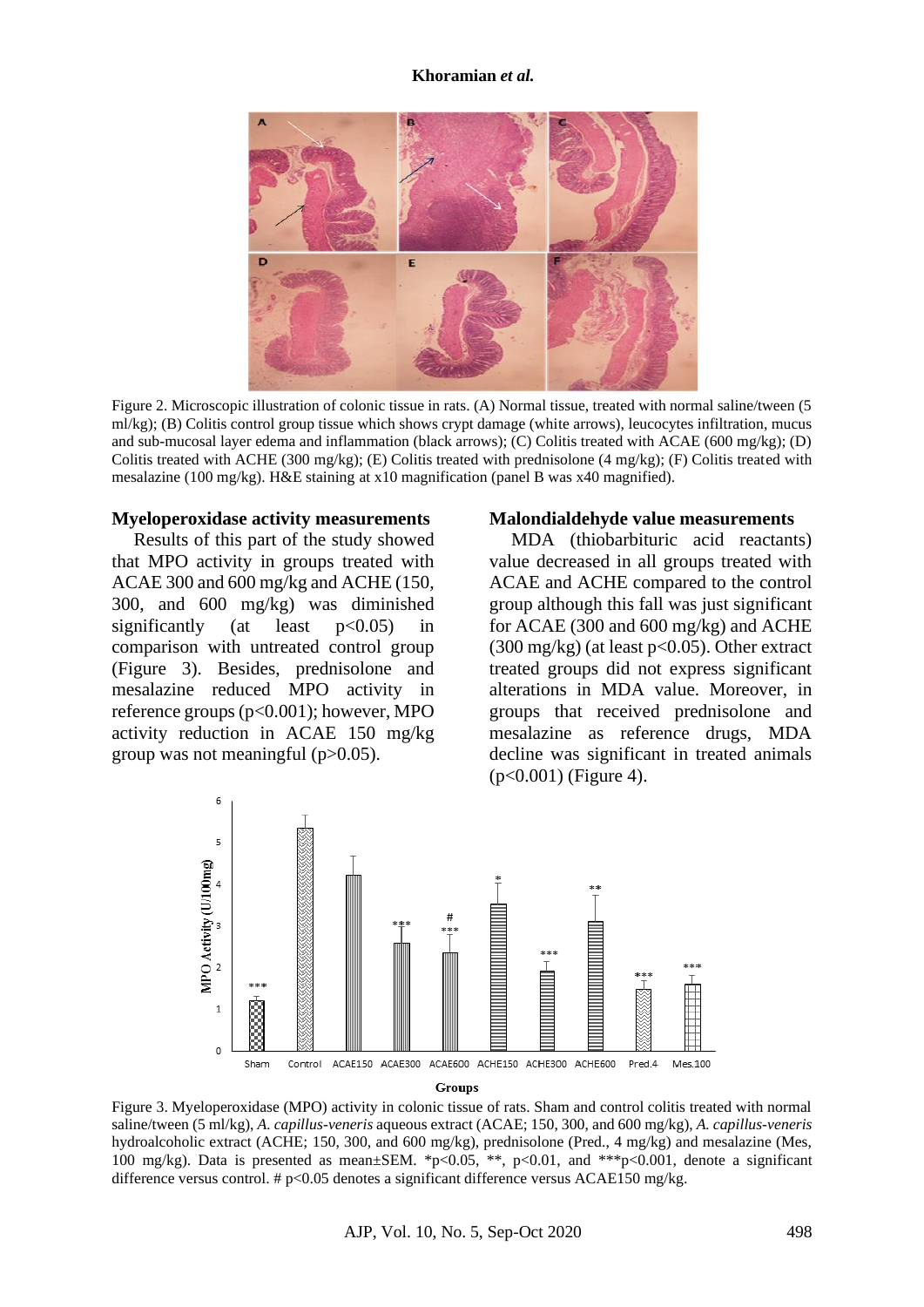![](_page_7_Figure_1.jpeg)

Figure 4. Malondialdehyde (MDA) values in colonic tissue of rats. Sham and control colitis treated with normal saline/tween (5 ml/kg), *A. capillus-veneris* aqueous extract (ACAE), *A. capillus-veneris* hydroalcoholic extract (ACHE), prednisolone (Pred., 4 mg/kg) and mesalazine (Mes, 100 mg/kg). Data is presented as mean±SEM. \*p<0.05, \*\*p<0.01, and \*\*\*p<0.001, denote a significant difference versus control.

#### **Discussion**

In the present study, according to macroscopic, microscopic and biochemical evaluations, ACAE and ACHE had protective effects against acetic acidinduced colitis in rats. Our results showed significant increases in colonic weight, severe ulceration and even necrosis of colon tissue in the control group after applying acetic acid as an established method for induction of ulcerative colitis (Al-Rejaie et al., 2013). Besides, our results indicated that MPO and MDA values of colonic tissue increased in the untreated control group compared to the normal group suggesting macrophage and neutrophil activation and migration which in turn, resulted in increased oxidative stress (Yao et al., 2010). According to our investigation, all doses of ACAE and ACHE, with the exception of ACAE (150 mg/kg), could alleviate colitis indices by considering markers of macroscopic, microscopic and biochemical injuries in colonic tissue. Moreover, according to our results, MPO activity of all groups with the exception of ACAE (150 mg/kg), and MDA levels in ACHE (300 and 600 mg/kg) and ACHE (300 mg/kg) groups were significantly attenuated. It is presumed that reduction of colitis parameters in group that received ACHE (300 mg/kg) was greater than other groups such as ACHE 600 mg/kg though the difference was not significant. It is assumed that some harmful ingredients might exist in the hydroalcoholic extract which can counteract with its beneficial activity on colitis at higher doses (Ahmed et al., 2011; Minaiyan et al., 2014). Complete toxicity evaluations are highly recommended for both extracts although there are some reports that verified its safety both *in vivo* and *in vitro* (Dehdari et al., 2018). For this purpose, acute oral toxicity studies of the aqueous and methanol extracts were executed in rats. An acute single dose of 2000 mg/kg was administered to rats and after 30 min, and 4 and 24 hr, main changes in behavior and death were evaluated*.* Both extracts displayed no major changes in behavior as well as lethality rate after elapsed times (Ranjan et al., 2014). Albeit, it is recommended that the plant should not be used during lactation and pregnancy period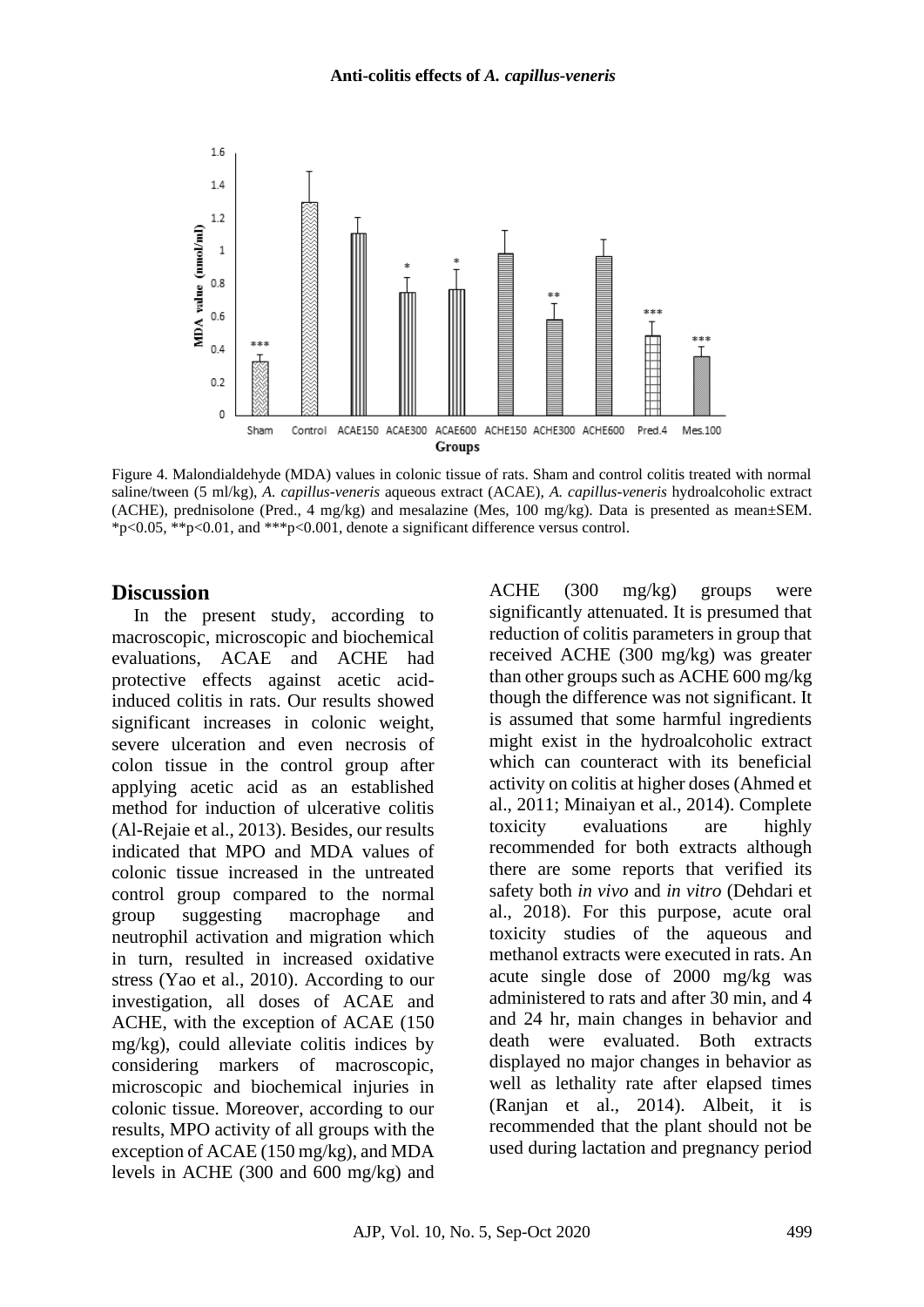because of no available and compelling human data (Gruenwald J et al., 2008).

On the other hand, we did not see healing effects for ACAE 150 mg/kg, probably because not enough active ingredients exist in the aqueous extract at this low dose or they were not available via oral administration and it is required to try other drug delivery methods such as parenteral or rectal routes of administration for the aqueous extract.

According to Yuan et al. ethanol extract of *A. capillus-veneris* had antiinflammatory effect through inhibiting NFκB activation and suppressing the production of inflammatory mediators such as NO, IL-6, TNFα and LPS-induced PGE2 which are important in IBD pathology. They accounted phenolic compounds, flavonoids and triterpenoids as ingredients inducing these effects (Yuan et al., 2013; Ibraheim et al., 2011; Dehdari and Hajimehdipoor, 2018). Moreover, this extract showed anti-edema and antinociceptive effects similar to nonsteroidal anti-inflammatory drugs (NSAIDs), however, it did not cause any gastric ulceration compared to ibuprofen used as control (Haider et al., 2011). Rajurkar et al. (2012) reported that aqueous extract of *A. capillus-veneris* had the highest amounts of phenolic compounds compared to methanol and ethanol extracts whereas in our study, the best results were obtained for the ethanol extract of *A. capillus-veneris*. This controversy may reveal that some active ingredients in the ethanol extract like triterpenoids are not among phenolic compounds which are responsible for inhibiting cyclooxygenase pathway (Haider et al., 2011; Haider et al., 2013). We know that phenolic compounds are secondary metabolites of plants that have powerful antioxidant activity (Rajurkar and Gaikwad, 2012). Free hydroxyl groups of phenolic compounds are essential for scavenging free oxygen radicals and producing anti-inflammatory effects leading to prevention of oxygen free-radicals release by leukocytes (Azuma

et al., 1986). In agreement with our results, Nilforouzadeh et al. (2014) demonstrated that *A. capillus-veneris* had wound healing effects, probably due to angiogenic properties of polar components present in the aqueous extract and antioxidant activities of the plant flavonoids such as quercetin and kaempferol. Ishagh et al. (2014) and Pan et al. (2011) affirmed that antibacterial and antifungal effects of both ethanolic and aqueous extracts of *A.capillus-veneris* might be related to phenolic content of this plant. We know that a number of oral antibiotics and antiseptics such as metronidazole, ciprofloxacin and rifaximin are beneficial for IBD therapy especially when perianal fistula and abscesses became superimposed (Guslandi, 2011; Isaacs and Sartor, 2004). On the other hand, it was reported that *A. capillus-veneris* possesses antidiarrheal and antispasmodic effects through activation of  $ATP-dependent K<sup>+</sup> channels present in$ intestinal smooth muscles (Janbaz et al., 2015). We know that diarrhea and bloody diarrhea, abdominal cramps/pains and bowel spasm are among symptoms of IBD for which, before-mentioned properties of *A.capillus-veneris* could be desirable (Head and Jurenka, 2003). *A. capillusveneris* is rich in flavonoids and these compounds have antioxidant activities that protect the body from reactive oxygen species (ROS) (Tapas et al., 2008). Rutin and Isoquercetin are two important flavonoids of *A. capillus-veneris* that have antioxidant and free radical scavenging effects (Ghasemi-Dehkordi, 2002). They increase the level of glutathione in target cells which acts as a hydroxyl radical scavenger (Abdel‐Raheem, 2010; Bhatia et al., 2016). Rutin also inhibits neutrophil infiltration and reduces MPO activity. These properties were also supported by researchers who reported that rutin caused protection against indomethacin‐induced gastric ulcer in rats (Abdel‐Raheem, 2010). Mucilage is another compound that exists in *A. capillus-veneris* which could be accounted for anti-inflammatory,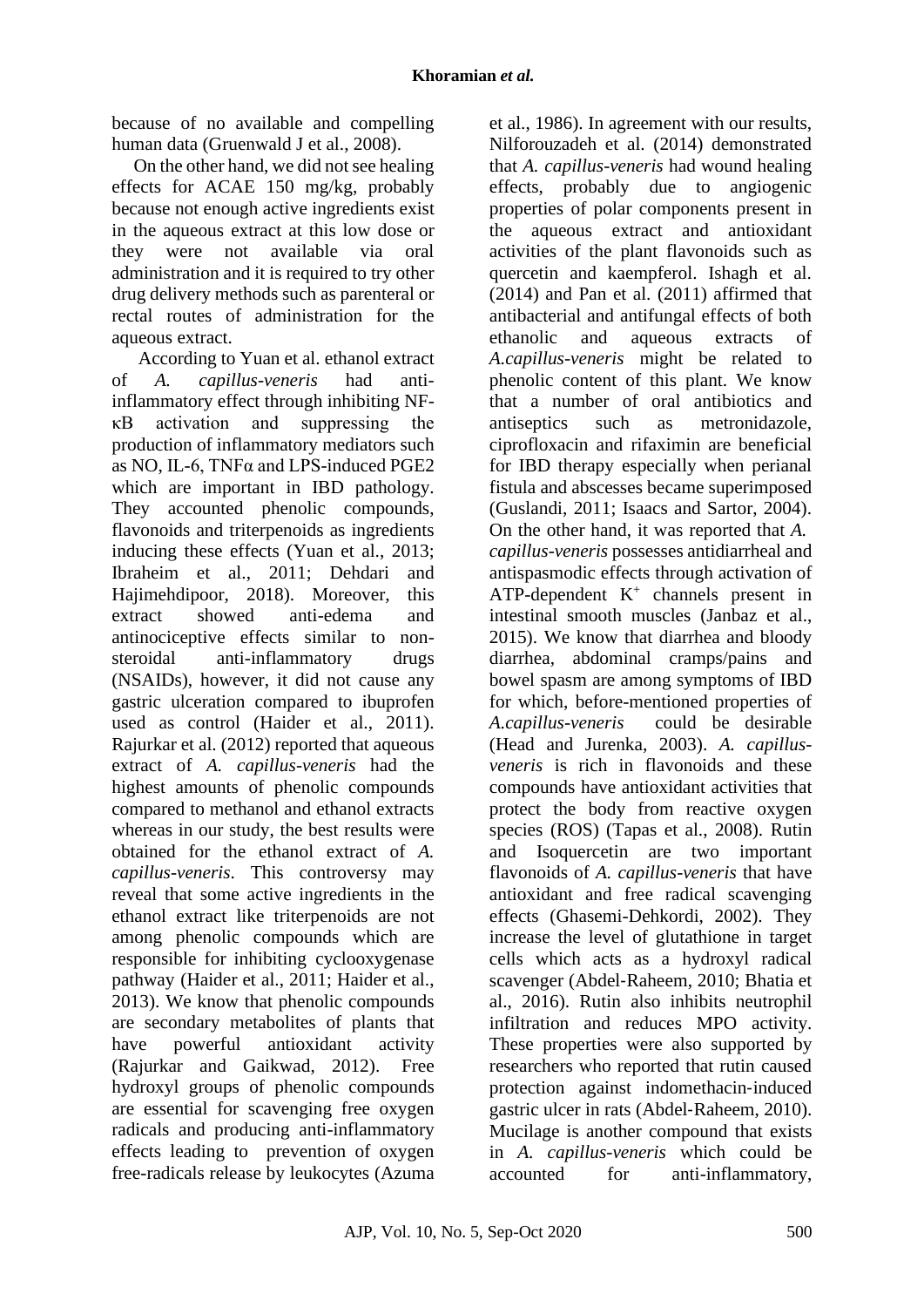antioxidant and anti-ulcerative effects of this medicinal plant (Ghasemi-Dehkordi, 2002; Dugani et al., 2008; Sindhu et al., 2012). *Ocimum basilicum* Linn. seeds and *Aloe vera* gel are among mucilage-rich herbals exhibiting anti-colitic effects, likely through thickening and stabilizing the mucus membrane and improving antioxidant capacity of luminal cell lines (Saeidi et al., 2018; Park et al., 2011). So, it is assumed that mucilage content of *A. capillus-veneris* may play an important role in anti- ulcerative activities of this plant.

In conclusion, our research suggested that *A. capillus-veneris* had healing effects in ulcerative colitis, probably due to its phenolic compounds, flavonoids such as rutin, isoquercetin, triterpenoids and mucilage that express antioxidant, antiinflammatory, and wound healing effects. Further experiments are required to explain exact mechanism of action of these extracts and their beneficial uses in clinical settings.

#### **Acknowledgment**

This project numbered 397316 was financially supported by Vice Chancellor for Research Affairs, Isfahan University of Medical Sciences, Isfahan, Iran.

#### **Coflicts of interest**

The authors declare no conflicts of interest in any way.

## **References**

- Abdel‐Raheem IT. 2010. Gastroprotective effect of rutin against indomethacin‐induced ulcers in rats. Basic Clin Pharmacol Toxicol, 107: 742-750.
- Ahmed T, Magaji M, Yaro A, Musa A, Adamu A. 2011. Aqueous methanol extracts of Cochlospermum tinctorium (A. Rich) possess analgesic and anti-inflammatory activities. J Young Pharm, 3: 237-242.
- Al-Rejaie SS, Abuohashish HM, Al-Enazi MM, Al-Assaf AH, Parmar MY, Ahmed MM. 2013. Protective effect of naringenin on acetic acid-induced ulcerative colitis in rats. World J Gastroenterol, 19: 5633-5644.
- Al-Snafi AE. 2015. The chemical constituents

and pharmacological effects of Adiantum capillus-veneris-A review. Asian J Pharm Sci Technol, 5: 106-111.

- Askari G, Ghiasvand R, Feizi A, Ghanadian SM, Karimian J. 2012. The effect of quercetin supplementation on selected markers of inflammation and oxidative stress. J Res Med Sci, 17: 637-641.
- Azuma Y, Ozasa N, Ueda Y, Takagi N. 1986. Pharmacological studies on the antiinflammatory action of phenolic compounds. J Dent Res, 65: 53-56.
- Baumgart DC, Carding SR. 2007. Inflammatory bowel disease: cause and immunobiology. Lancet, 369: 1627-1640.
- Bhatia N, Kaur G, Soni V, Kataria J, Dhawan RK. 2016. Evaluation of the wound healing potential of isoquercetin-based cream on scaled burn injury in rats. Burns Trauma, 4: 7.
- Burger D, Travis S. 2011. Conventional medical management of inflammatory bowel disease. Gastroenterology, 140: 1827-1837.
- Calderon-Montano JM, Burgos-Morón E, Pérez-Guerrero C, López-Lázaro M. 2011. A review on the dietary flavonoid kaempferol. Mini Rev Med Chem, 11: 298- 344.
- Cooper HS, Murthy S, Shah R, Sedergran D. 1993. Clinicopathologic study of dextran sulfate sodium experimental murine colitis. Lab Invest, 69: 238-249.
- Dehdari S, Hajimehdipoor H. 2018. Medicinal properties of Adiantum capillus-veneris Linn. in traditional medicine and modern phytotherapy. Iran J Public Health, 47: 188- 197.
- Dugani A, Auzzi A, Naas F, Megwez S. 2008. Effects of the oil and mucilage from flaxseed (linum usitatissimum) on gastric lesions induced by ethanol in rats. Libyan J Med, 3: 1-5.
- Evans W. 2009. General methods associated with the phytochemical investigation of herbal products. In: Trease and Evans' Pharmacognosy. pp. 135-137. London, Saunders Ltd.
- Freidman S, Blumberg RS. 2015. Inflammatory bowel disease. In: Kasper DL, Fauci AS, Haucer SL, Longo DL, Jameson JL, Loscalzo J (Eds), Harrison's Principles of Internal Medicine. 19<sup>th</sup> ed. New York: Mc Graw Hill Education; 2015.

Ghasemi-Dehkordi N. Iranian Herbal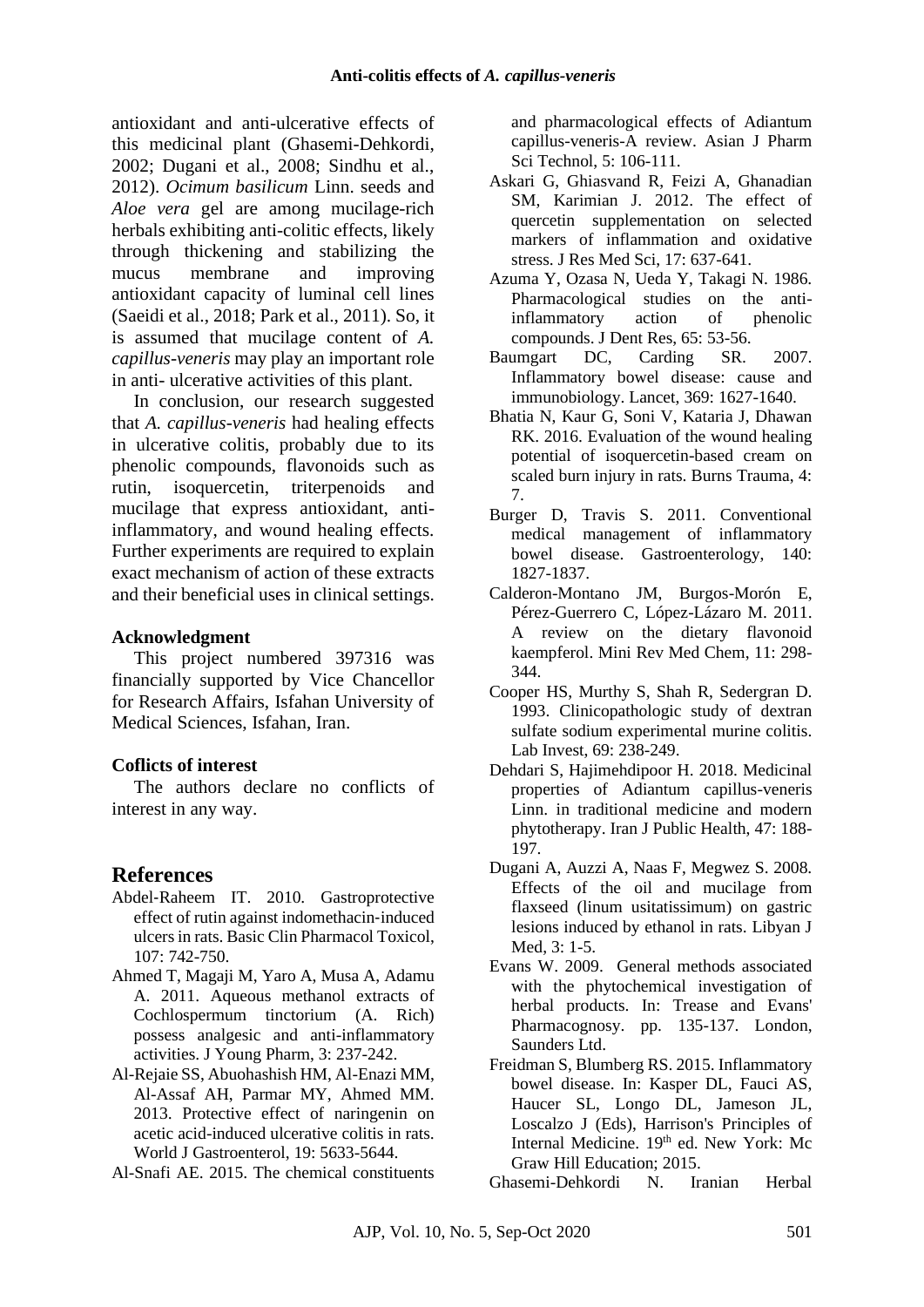Pharmacopoeia. 2002. vol. 1. pp. 200-205, Tehran, Ministry of Health Publications.

- Guslandi M. 2011. Rifaximin in the treatment of inflammatory bowel disease. World J Gastroenterol, 17: 4643-4646.
- Gruenwald J, Brendler T, Jaenicke C. 2008. PDR for Herbal Medicines.  $4<sup>th</sup>$  ed, pp. 491, Montvale: Medical Economics Company.
- Haider S, Kharbanda C, Alam MS, Hamid H, Ali M, Alam M, Nazreen S, Ali Y. 2013. Anti-inflammatory and anti-nociceptive activities of two new triterpenoids from Adiantum capillus-veneris Linn. Nat Prod Res, 27: 2304-2310.
- Haider S, Nazreen S, Alam MM, Gupta A, Hamid H, Alam MS. 2011. Antiinflammatory and anti-nociceptive activities of ethanolic extract and its various fractions from Adiantum capillus veneris Linn. J Ethnopharmacol, 138: 741-747.
- Head KA, Jurenka JS. 2003. Inflammatory bowel disease part I: ulcerative colitis– pathophysiology and conventional and alternative treatment options. Altern Med Rev, 8: 247-283.
- Heidari B, Sajjadi SE, Minaiyan M. 2016. Effect of Coriandrum sativum hydroalcoholic extract and its essential oil on acetic acid- induced acute colitis in rats. Avicenna J Phytomed. 6: 205-214.
- Ibraheim ZZ, Ahmed AS, Gouda YG. 2011. Phytochemical and biological studies of Adiantum capillus-veneris L. Saudi Pharm J, 19: 65-74.
- Isaacs KL, Sartor RB. 2004. Treatment of inflammatory bowel disease with antibiotics. Gastroenterol Clin North Am, 33: 335-345.
- Ishaq MS, Hussain MM, Siddique Afridi M, Ali G, Khattak M, Ahmad S, et al. 2014. In vitro phytochemical, antibacterial, and antifungal activities of leaf, stem, and root extracts of Adiantum capillus veneris. Sci World J, 3: 1-7.
- Janbaz KH, Hassan W, Mehmood H, Gilani AH. 2015. Antidiarrheal and antispasmodic activities of Adiantum capillus-veneris are predominantly mediated through ATPdependent K+ channels activation. Bangladesh J Pharmacol, 10: 222-229.
- Kasabri V, Al-Hallaq EK, Bustanji YK, Abdul-Razzak KK, Abaza IF, Afifi FU. 2017. Antiobesity and antihyperglycaemic effects of Adiantum capillus-veneris extracts: in vitro and in vivo evaluations. Pharm Biol.

55: 164-172.

- Latifi G, Ghannadi A, Minaiyan M. 2015. Antiinflammatory effect of volatile oil and hydroalcoholic extract of Rosa damascena Mill. on acetic acid-induced colitis in rats. Res Pharm Sci, 10: 514-522
- Mcquaid KR. 2018. Drugs used in the treatment of gastrointestinal diseases. In: Katzung BG, Trevor AJ (Eds), Basic & Clinical pharmacology.  $14<sup>th</sup>$  ed., pp. 1106-1112, New York: Mc Graw Hill Education.
- Minaiyan M, Ghannadi A, Mahzouni P, Nabi-Meibodi M. 2009. Anti-ulcerogenic effect of ginger (rhizome of Zingiber officinale Roscoe) hydroalcoholic extract on acetic acid-induced acute colitis in rats. Res Pharm Sci, 3: 15-22.
- Minaiyan M, Ghannadi A, Mahzouni P, Jaffari-Shirazi E. 2011. Comparative study of Berberis vulgaris fruit extract and berberine chloride effects on acetic acid-induced colitis in rats. Iran J Pharm Res, 10: 97-104
- Minaiyan M, Sajjadi SE, Naderi N, Taheri D. 2014. Anti-Inflammatory effect of Kelussia odoratissima Mozaff. hydroalcoholic extract on acetic acid- induced acute colitis in rats. J Rep Pharm Sci, 3: 28-35.
- Minaiyan M, Asghari GH, Taheri D, Saeidi M, Nasr-Esfahani S. 2014. Anti-inflammatory effect of Moringa oleifera Lam. seeds on acetic acid-induced acute colitis in rats. Avicenna J Phytomed, 4: 127–136.
- Motavallian-Naeini A, Minaiyan M, Rabbani M, Mahzuni P. 2012. Anti-inflammatory effect of ondansetron through 5-HT3 receptors on TNBS-induced colitis in rat. EXLI J, 11: 30-44
- Negahdari S, Galehdari H, Kesmati M, Rezaie A, Shariati Gh. 2017. Wound healing activity of extracts and formulations of Aloe vera, henna, Adiantum capillus-veneris, and Myrrh on mouse dermal fibroblast cells. Int J Prev Med, 8: 18-27.
- Nilforoushzadeh MA, Javanmard SH, Ghanadian M, Asghari G, Jaffary F, Yakhdani AF, et al. 2014. The effects of Adiantum capillus-veneris on wound healing: An experimental in vitro evaluation. Int Journal Prev Med, 5: 1261- 1268.
- Pan C, Chen Y, Ma X, Jiang J, He F, Zhang Y. 2011. Phytochemical constituents and pharmacological activities of plants from the genus Adiantum. Trop J Pharm Res, 10: 681-692.